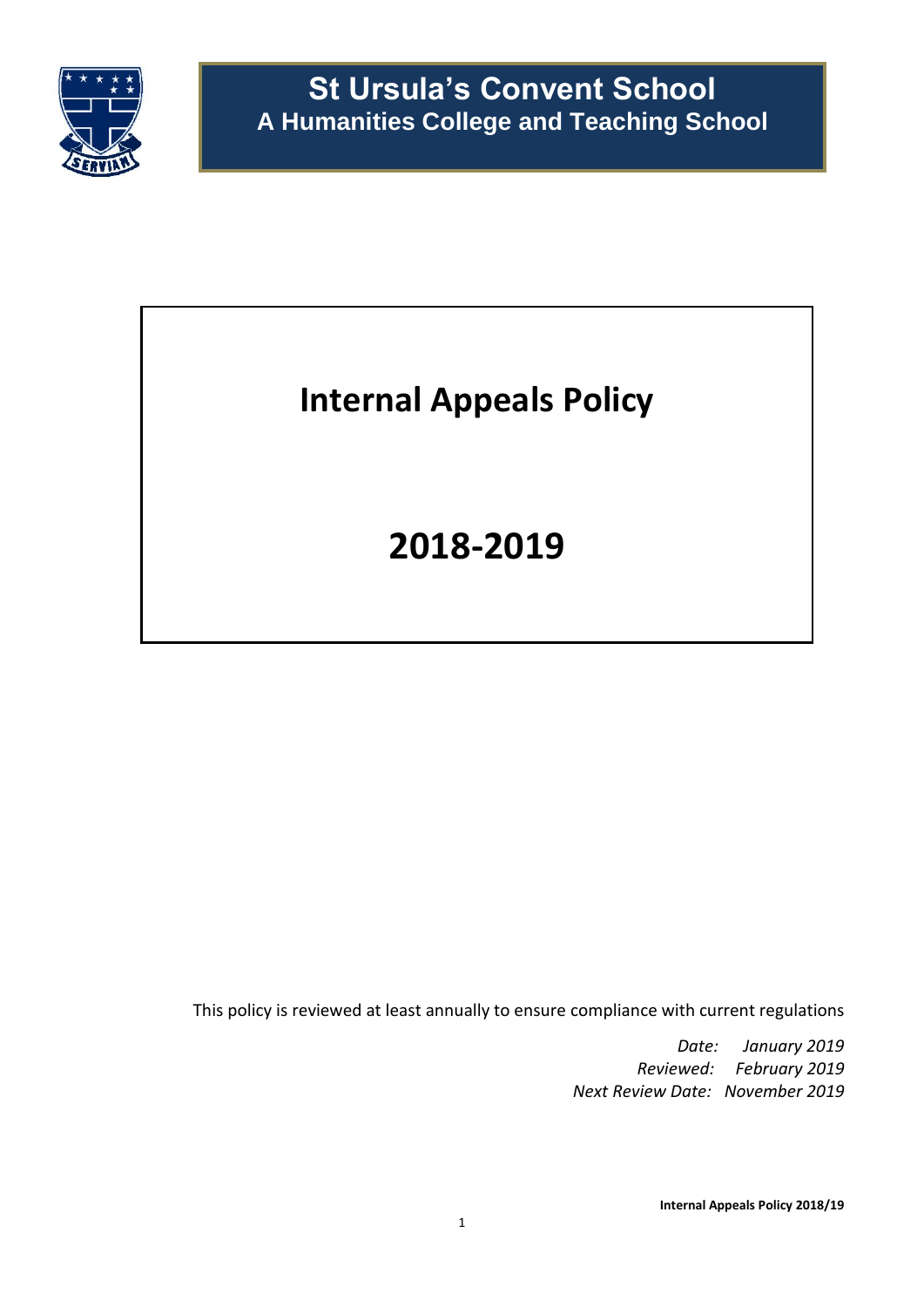#### **MISSION STATEMENT**

Our mission is to ensure that every individual achieves their potential through the pursuit of academic excellence and the nurturing of their gifts and talents.

To create a caring Catholic community allowing everyone to develop and share in the love of Christ serving the world of today and tomorrow through the relationships we make and the service we provide to others.

## **1. Arrangements for internal appeals about internal assessment decisions (GCSE Non-Examined Assessment (NEA) centre assessed marks)**

This policy is written in accordance with JCQ and Awarding Body guidelines. This policy confirms St Ursula's Convent School's compliance with JCQ's *General Regulations for Approved Centres 2018-19, section 5.7* that the centre has in place *"a written internal appeals procedure relating to internal assessment decisions and to*  ensure that details of this procedure are communicated, made widely available and accessible to all *candidates"* and that the centre *"must inform candidates of their centre assessed marks. A candidate is allowed to request a review of the centre's marking before marks are submitted to the awarding body."*

Certain components of GCSE qualifications (GCSE non-examination assessments) that contribute to the final grade of the qualification are internally assessed (marked) by school staff. The marks awarded (the internal assessment decisions) are then submitted by the deadline set by the awarding body for external moderation.

St Ursula's Convent School is committed to ensuring that whenever staff mark candidates' work this is done fairly, consistently and in accordance with the awarding body's specification and subject-specific associated documents. St Ursula's Convent School follow a robust Non-Examination Assessment (NEA) Policy (available on the school website), which details all procedures relating to NEAs for GCSE qualifications, which relevant teaching staff are required to follow. Candidates' work will be marked by staff who have appropriate knowledge, understanding and skill, and who have been trained in this activity. St Ursula's Convent School is committed to ensuring that work produced by candidates is authenticated in line with the requirements of the awarding body. Where a number of subject teachers are involved in marking candidates' work, internal moderation and standardisation will ensure consistency of marking.

On being informed of their centre assessed marks, if a candidate believes that the above procedures were not followed in relation to their work, they may make use of this appeals procedure to consider whether to request a review of the centre's marking.

### **Aims:**

- To enable the candidate to enquire, question or appeal against an assessment decision
- To attempt to reach agreement between the candidate and the assessor at the earliest opportunity
- To standardise and record any appeal and to ensure openness and fairness
- To facilitate a candidate's ultimate right of appeal to the awarding body, where appropriate
- To protect the interests of all candidates and the integrity of the qualification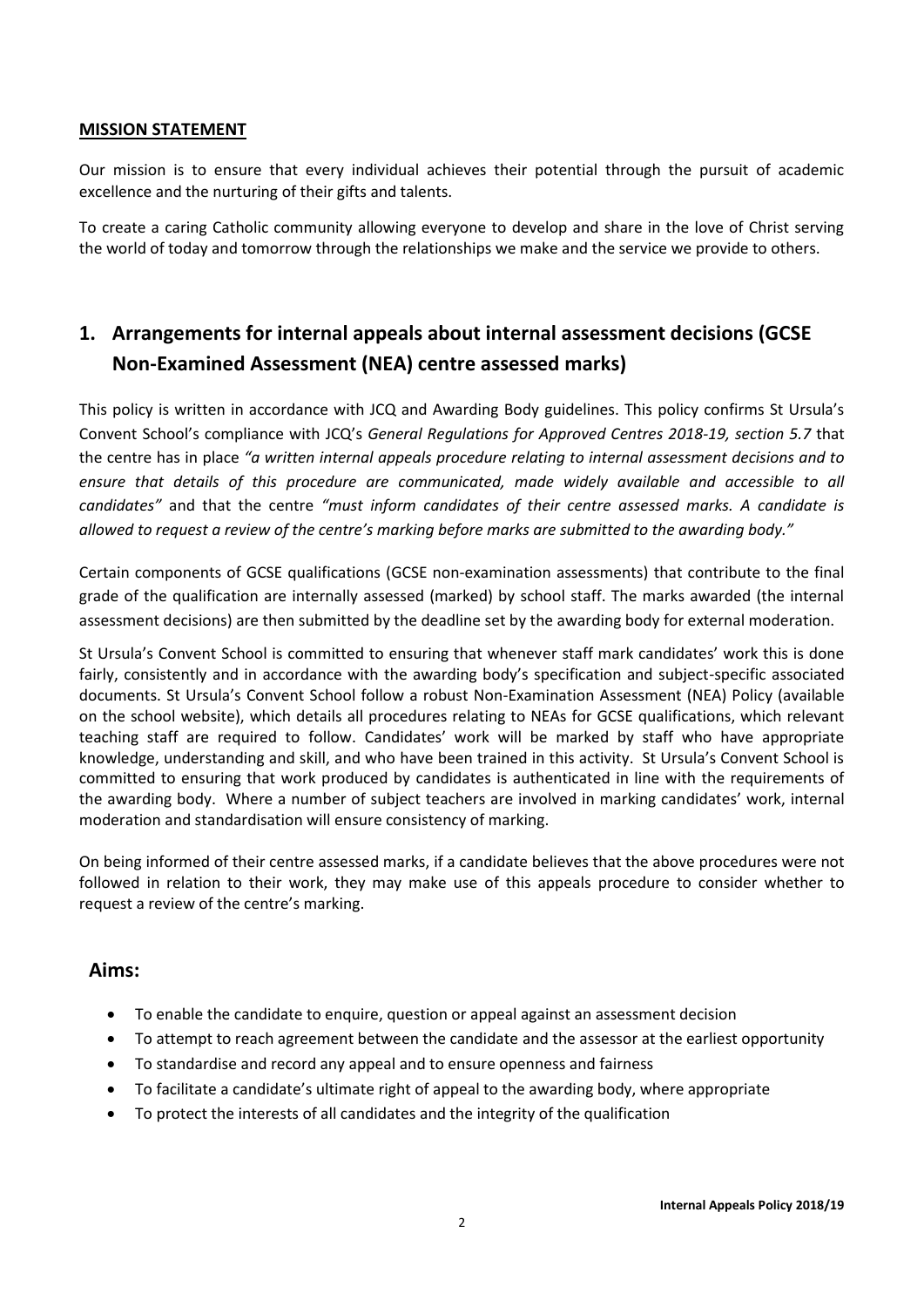## **In order to do this St Ursula's Convent School will:**

- inform candidates of this Appeals Policy and procedure
- ensure that candidates are informed of their centre assessed marks so that they may request a review of the centre's marking before marks are submitted to the awarding body.
- inform the candidate that they may request copies of materials to assist them in considering whether to request a review of the centre's marking of the assessment
- provide candidates with sufficient time in order to allow them to review copies of materials and reach a decision
- provide a clear deadline for candidates to submit a request for a review of the centre's marking. Requests will not be accepted after this deadline. Requests must be made in writing by completing the internal appeals form in Appendix A
- ensure that the review of marking is carried out by an assessor that has appropriate competence, has had no previous involvement in the assessment of that candidate and has no personal interest in the review
- instruct the reviewer to ensure that the candidate's mark is consistent with the standard set by the centre
- inform the candidate in writing of the outcome of the review of the centre's marking
- record, track and validate any appeal

The outcome of the review of the centre's marking will be made know to the Head of Centre. A written record of the review will be kept for 12 months, from the date of completion, and made available to the awarding body upon request.

The moderation process carried out by the awarding bodies may result in a mark change, either upwards or downwards, even after an internal review. The internal review process is in place to ensure consistency of marking within the centre, whereas moderation by the awarding body ensures that centre marking is in line with national standards. The mark submitted to the awarding body is subject to change and should therefore be considered provisional.

These steps have been taken from the JCQ publication *Reviews of marking – [suggested template for centres](https://www.jcq.org.uk/exams-office/non-examination-assessments/instructions-for-conducting-non-examined-assessments---a-suggested-template-2018-2019)*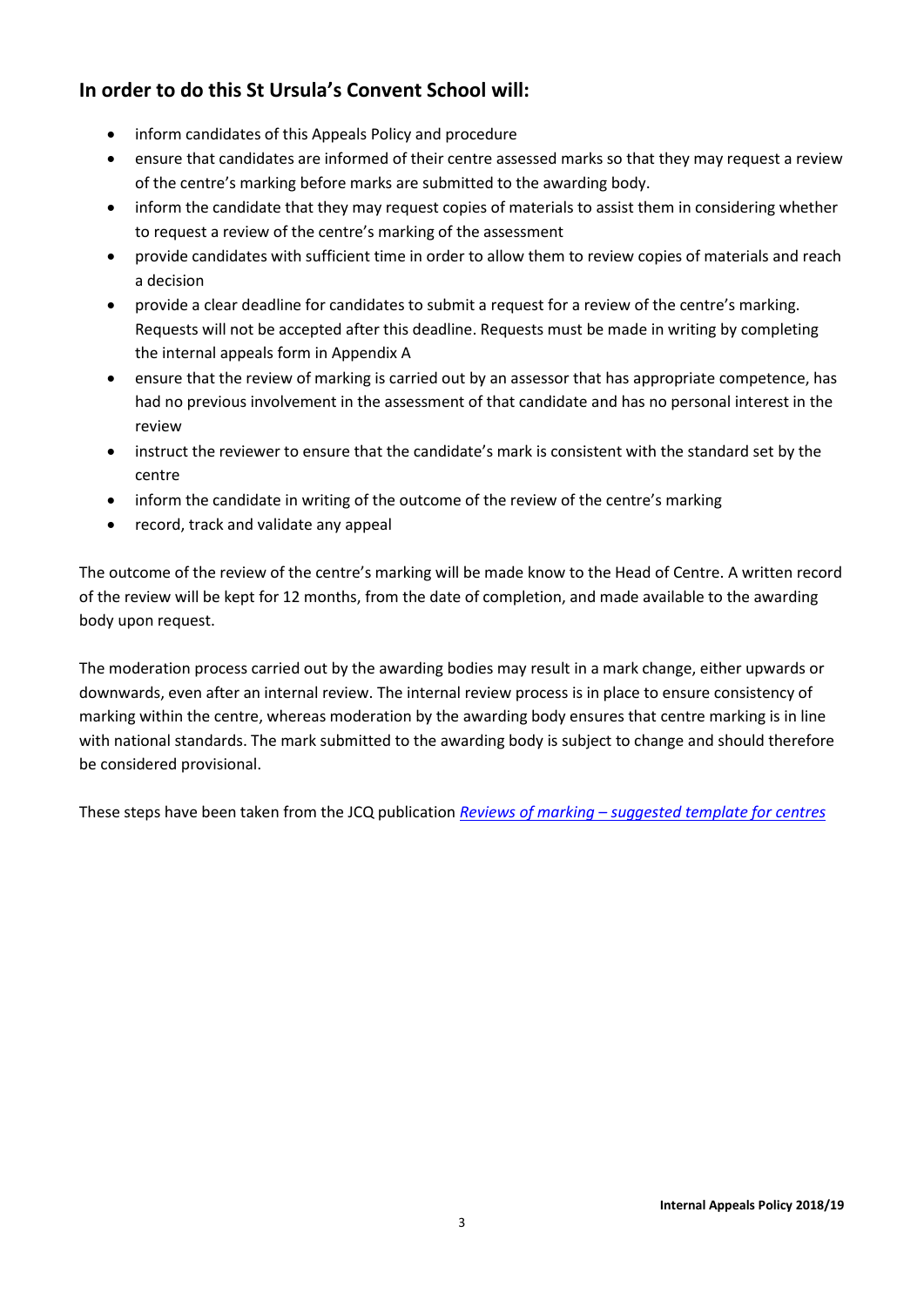## **2. Appeals against the centre's decision not to support a clerical check, a review of marking, a review of moderation or an appeal.**

This procedure confirms St Ursula's Convent School's compliance with JCQ's *General Regulations for Approved Centres 2018-2019, section 5.13* that the centre has in place *"a written internal appeals procedure to manage disputes when a candidate disagrees with a centre decision not to support a clerical check, a review of marking, a review of moderation or an appeal..."*

Following the issue of results, awarding bodies make post-results services available. Candidates are informed in writing, on results day, of who they must contact, any internal school deadlines, and any fees charged, if they wish to request a post results service from the awarding body.

Candidates are also informed of the arrangements for post-results services **before** they sit any exams and the accessibility of senior members of centre staff immediately after the publication of results in the school's Candidate Exam Handbook.

If the centre or a candidate (or his/her parent/carer) has a concern and believes a result may not be accurate, a review of the result may be requested. Review of result (RoRs) offers three services.

- Service  $1$  clerical re-check
- Service  $2$  review of marking
- Service 3 review of moderation (this service is not available to an individual candidate)

Written **candidate consent** (informed consent via candidate email is acceptable) is required in all cases before a request for a RoR service 1 or 2 is submitted to the awarding body as with these services candidates' marks and subject grades may be lowered. Candidate consent can only be collected **after** the publication of results.

If a concern is raised about a particular examination result, a written statement from the parent/carer must be submitted to the school's Examinations Officer. This must state the details of the complaint, the reasons for the appeal and include written **candidate consent**. The Head of Department and/or a member of the Senior Leadership Team will investigate the feasibility of requesting an enquiry supported by the centre.

Where the centre does not uphold a request from a candidate, the candidate may pay the appropriate RoR fee to the centre, and a request will be made to the awarding body on the candidate's behalf.

If the candidate (or his/her parent/carer) believes there are grounds to appeal against the centre's decision not to support a review, an internal appeal can be submitted to the centre in writing, using the internal appeals form (Appendix A), at least 5 calendar days prior to the internal deadline for submitting a request for a review.

If these deadlines are adhered to, the appellant will be informed of the outcome of his/her appeal at least 2 calendar days prior to the internal deadline for submitting a RoR.

Following the RoR outcome, an external appeals process is available if the head of centre remains dissatisfied with the outcome and believes there are grounds for appeal. The JCQ publications *[Post-Results Services](https://www.jcq.org.uk/exams-office/post-results-services)* and *JCQ Appeals Booklet* (*[A guide to the awarding bodies' appeals processes](https://www.jcq.org.uk/exams-office/post-results-services)*) will be consulted to determine the acceptable grounds for a preliminary appeal.

Where the head of centre is satisfied after receiving the RoR outcome, but the candidate (or his/her parent/carer) believes there are grounds for a preliminary appeal to the awarding body, a further internal appeal may be made to the head of centre. Following this, the head of centre's decision as to whether to proceed with a preliminary appeal will be based upon the acceptable grounds as detailed in the *[JCQ Appeals](https://www.jcq.org.uk/exams-office/appeals)  [Booklet](https://www.jcq.org.uk/exams-office/appeals)*. Candidates or parents/carers are not permitted to make direct representations to an awarding body.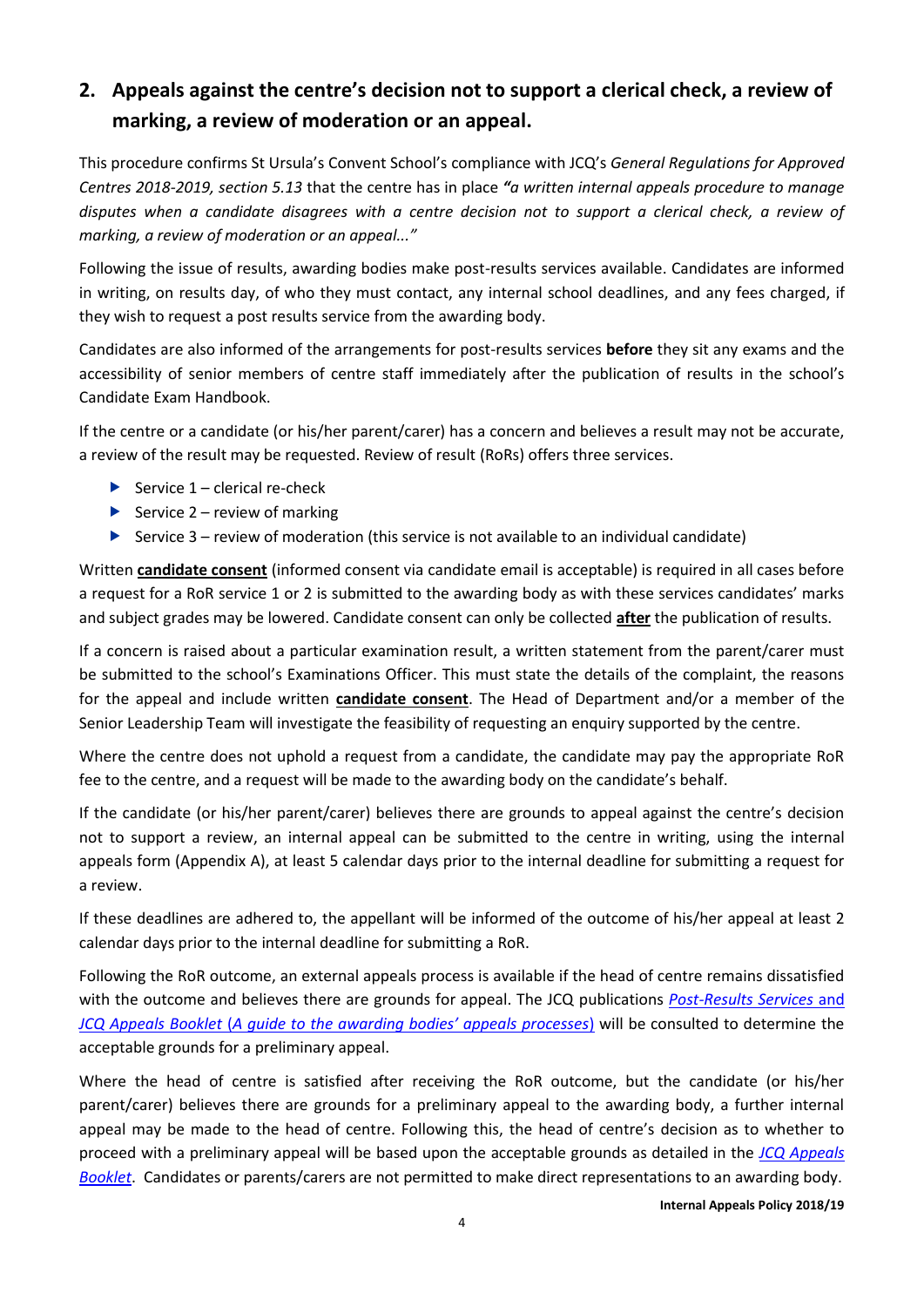An Internal Appeals Form (Appendix A) should be completed and submitted to the centre, for the attention of the Examinations Officer, within 5 calendar days of the notification of the outcome of the RoR. Subject to the head of centre's decision, this will allow the centre to process the preliminary appeal and submit to the awarding body within the required **30 calendar days** of receiving the outcome of the review of results process. Awarding body fees which may be charged for the preliminary appeal must be paid to the centre by the appellant before the preliminary appeal is submitted to the awarding body (more information on fees are available from the exams officer). If the appeal is upheld by the awarding body, this fee will be refunded by the awarding body and repaid to the appellant by the centre.

### **Further guidance to inform and implement appeals procedures**

### **JCQ**

- ▶ Post-Results Services <https://www.jcq.org.uk/exams-office/post-results-services>
- **DEDITION** JCQ Appeals Booklet <https://www.jcq.org.uk/exams-office/appeals>
- ▶ Notice to Centres Reviews of marking (centre assessed marks) <https://www.jcq.org.uk/exams-office/non-examination-assessments>

#### **Ofqual**

GCSE (9 to 1) qualification-level conditions and requirements <https://www.gov.uk/government/publications/gcse-9-to-1-qualification-level-conditions>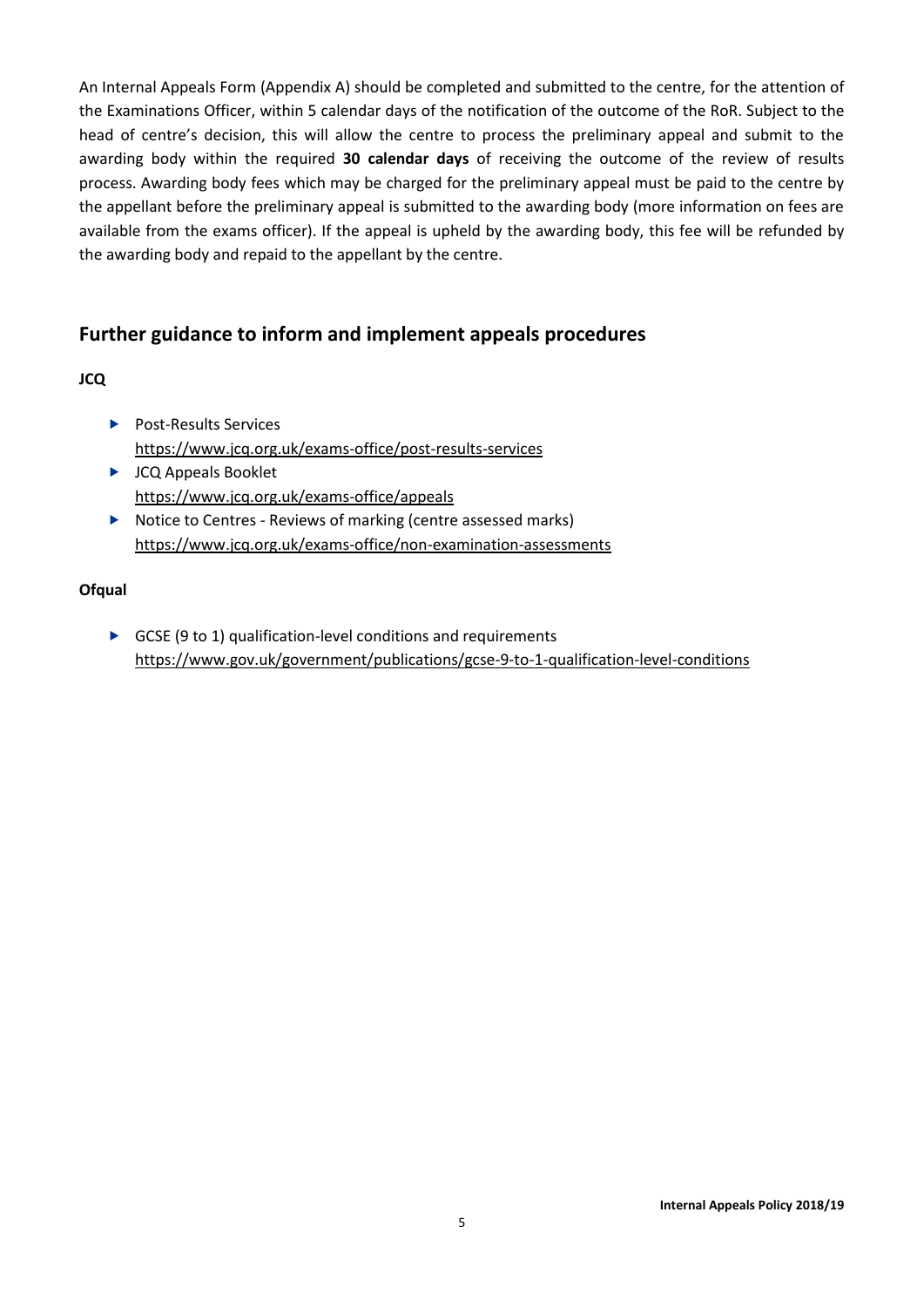

# **APPENDIX A: Internal appeals form**

Please tick box to indicate the nature of your appeal and complete all white boxes on the form below

| <b>FOR CENTRE USE ONLY</b> |  |  |
|----------------------------|--|--|
| Date received              |  |  |
| Reference No.              |  |  |

 $\square$  Appeal against an internal assessment decision and/or request for a review of marking  $\Box$  Appeal against the centre's decision not to support a clerical check, a review of marking, a

review of moderation or an appeal

|                                                                                                                                     | <b>Candidate name</b><br>if different to appellant |  |  |  |
|-------------------------------------------------------------------------------------------------------------------------------------|----------------------------------------------------|--|--|--|
|                                                                                                                                     | Exam paper code                                    |  |  |  |
|                                                                                                                                     | Exam paper title                                   |  |  |  |
| Please state the grounds for your appeal below                                                                                      |                                                    |  |  |  |
|                                                                                                                                     |                                                    |  |  |  |
|                                                                                                                                     |                                                    |  |  |  |
| (If applicable, tick below)                                                                                                         |                                                    |  |  |  |
| $\Box$<br>Where my appeal is against an internal assessment decision I wish to request a review of the centre's marking             |                                                    |  |  |  |
| If necessary continue on an additional page if this form is being completed electronically or overleaf if hard copy being completed |                                                    |  |  |  |
| Appellant signature:<br>Date of signature:                                                                                          |                                                    |  |  |  |
| Date of Review of work:                                                                                                             |                                                    |  |  |  |
| Signature to confirm that work was reviewed under                                                                                   |                                                    |  |  |  |
| secure conditions:                                                                                                                  |                                                    |  |  |  |
| Name of Reviewer:                                                                                                                   |                                                    |  |  |  |
| <b>Reviewers comments:</b>                                                                                                          |                                                    |  |  |  |
|                                                                                                                                     |                                                    |  |  |  |
|                                                                                                                                     |                                                    |  |  |  |
|                                                                                                                                     |                                                    |  |  |  |
|                                                                                                                                     |                                                    |  |  |  |
|                                                                                                                                     |                                                    |  |  |  |

**If appealing against an internal centre assessed mark, this form must be signed, dated and returned to the Examinations Officer, before the review deadline set by each department. If appealing against a centre's decision not to support a post-results service, this form must be signed, dated and returned to the Examinations Officer, before the internal deadline as detailed on the letter provided to candidates on GCSE results day.**